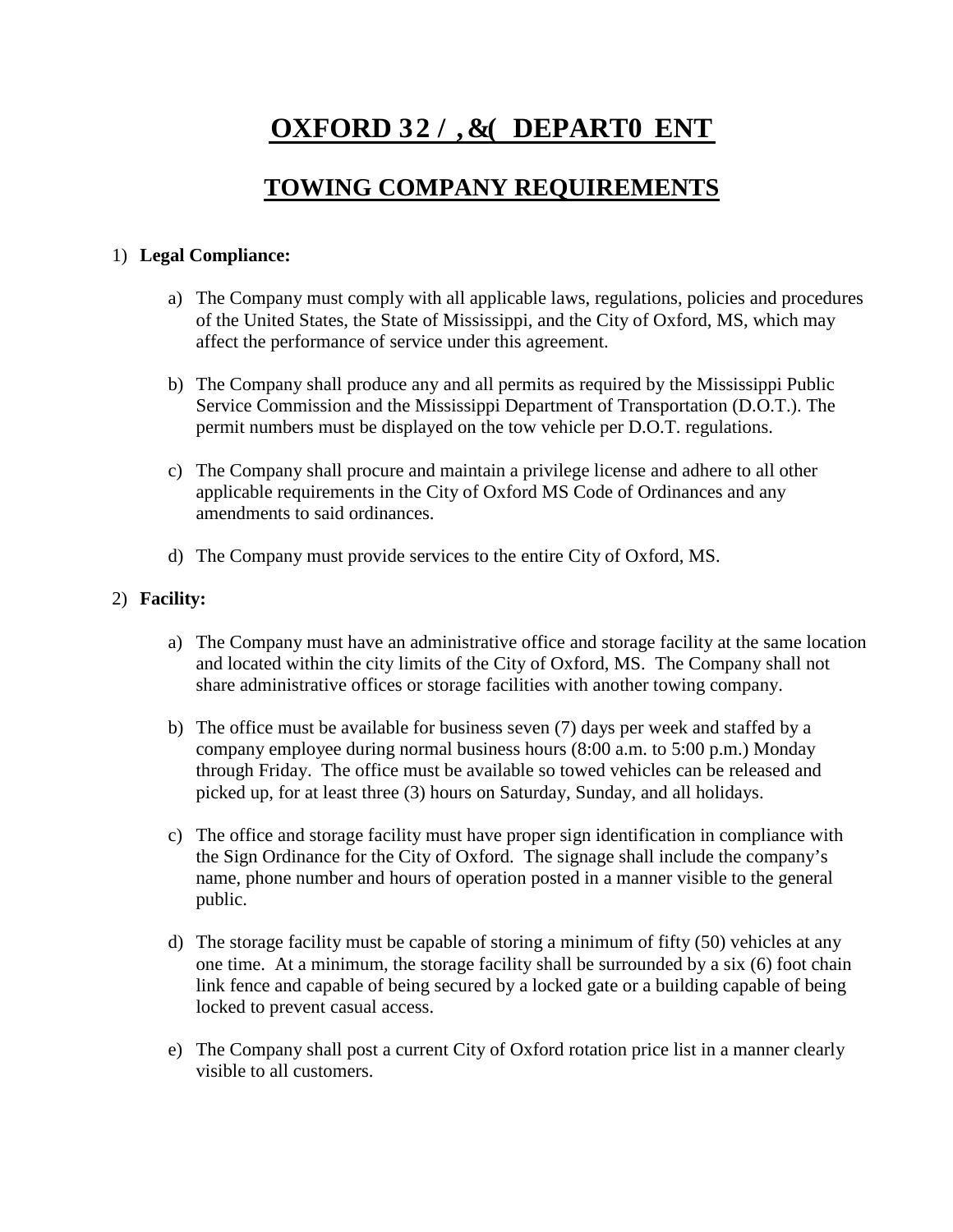**Owner / Operator:** No owner or operator shall be on the wrecker rotation list who has been convicted of a felony involving grand larceny, theft of property, or other similar theft offense, a sex offense, a drug offense, or convicted of a misdemeanor or felony involving either the use of force or violence, or criminal convictions of similar nature and seriousness which relates to the responsibilities of a towing service.

- f) **Driver's License:** All drivers must have a valid and appropriate commercial driver's license and Department of Transportation card.
- 3) **Insurance:** The Company agrees to maintain insurance coverage during the term of this agreement with companies licensed to do business in the State of Mississippi. Such policies shall name the City as an additional insured and shall not be subject to material change or cancellations except after a thirty (30) day written notice from the insurer to the City is provided advising of any change. At all times during the term of this agreement, the Company shall cause certified copies of the policies to be deposited with the City.
	- g) The required coverage is as follows:
		- i. Comprehensive Auto Liability Insurance with limits of not less than \$750,000;
		- ii. \$25,000 on-hook coverage per vehicle;
		- iii. Garage Keepers liability insurance of \$25,000 per location.
- 4) **Dispatch Calls - Nontransferable:** Nontransferable dispatch shall be available twenty-four (24) hours per day, seven (7) days per week. Calls shall not be transferred to another towing service or answering service. A towing service on rotation shall not substitute or take calls for another towing service on rotation.
- 5) **Response Time:** Response time shall be twenty-five (25) minutes after the towing service receives the call from dispatch. The wrecker service will be given the necessary information needed to make a timely response; to include names of streets, the nature of the call and directions if requested. The towing service shall determine the equipment that will be necessary to complete the tow.
- 6) **Inspections:** Each Company on the City Towing Services Rotation List shall be inspected by the City at least once a year. However, if complaints are received, the City may inspect more frequently to ensure compliance with the stated requirements.
	- h) Each Company (office, storage lot and equipment) must be inspected prior to being placed on the towing rotation list. After the execution of this agreement, each Company shall have sixty (60) days to meet all requirements. A Company shall not be placed on the active towing rotation list until it has met all of the requirements mentioned herein.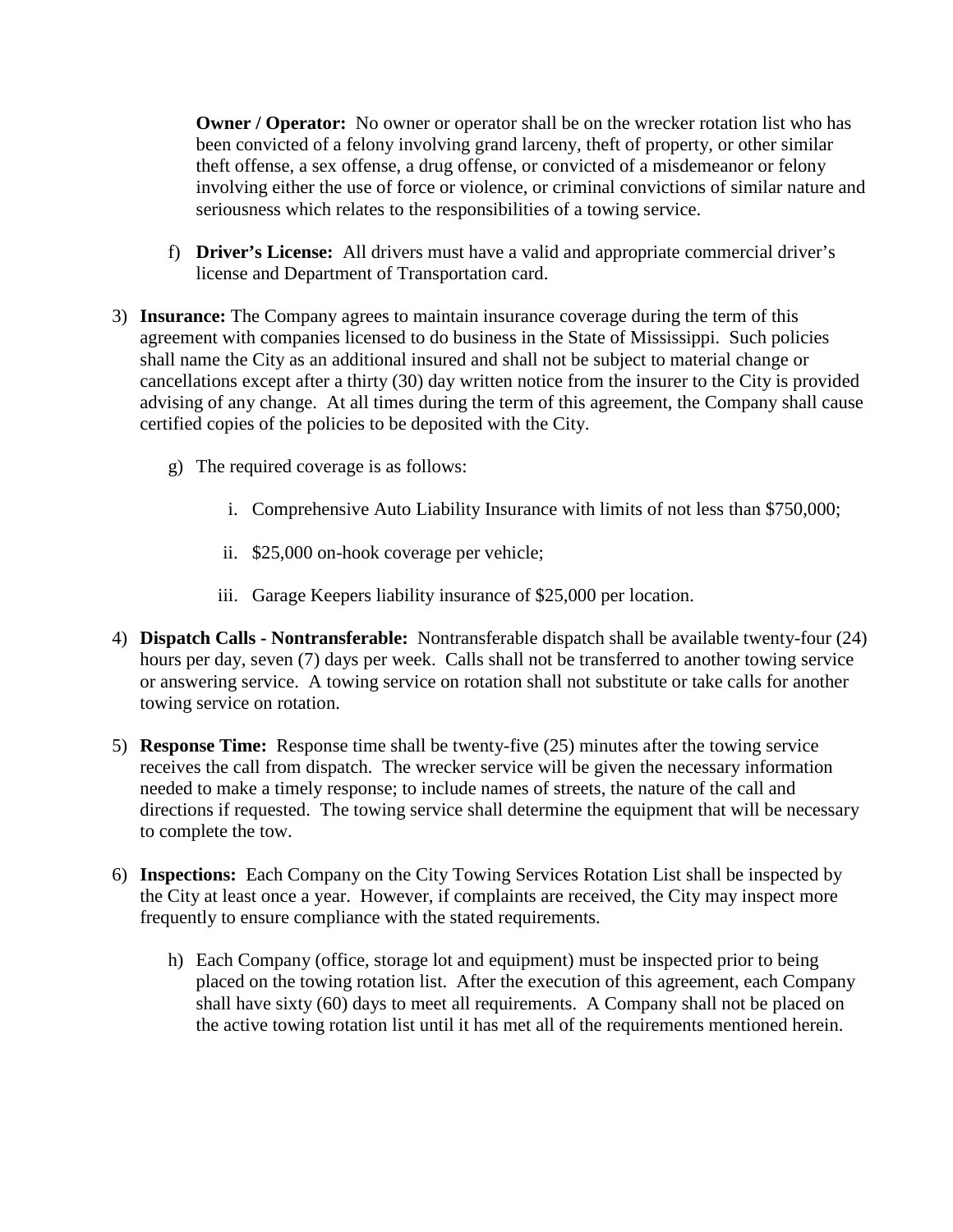- i) Any Company failing an inspection shall be suspended from the towing rotation list until it has met all of the requirements mentioned herein and shall further be subject to any other applicable penalty or remedy set forth herein.
- 7) **Temporary Removal:** A Company shall not request temporary removal from the rotation list except under extenuating circumstances and it shall be solely within the discretion of the Oxford Police Department to grant or deny such temporary removal.

### **APPLICATION AND SELECTION REQUIREMENTS**

- 1) **Applications:** Each Company shall complete an application in order to be considered for a position on the Towing Service Rotation List. The application shall designate the following:
	- a) Name, home address, and business address of applicant;
	- b) Company's legal name;
	- c) City of Oxford MS Privilege License Number;
	- d) A description of the company's office and the outside dimensions of the space that the applicant has available for storage.
	- e) The number and types of wreckers, including a description of each vehicle to be operated by the applicant. The City must be notified in writing of any changes in equipment.
	- f) Any additional information as the City shall find reasonably necessary.

#### 2) **Selection:**

- a) The Chief of Police shall designate a selection committee to review all applications for a position on the Towing Service Rotation List.
	- i. The committee shall interview all eligible applications and review all requirements.
	- ii. The committee shall make a recommendation to the Chief of Police and the Board of Alderman of two (2) companies to be selected to be on the Towing Service Rotation List.
	- iii. The committee shall make a recommendation of one (1) company to serve as an alternate, if needed during the period of the contract.